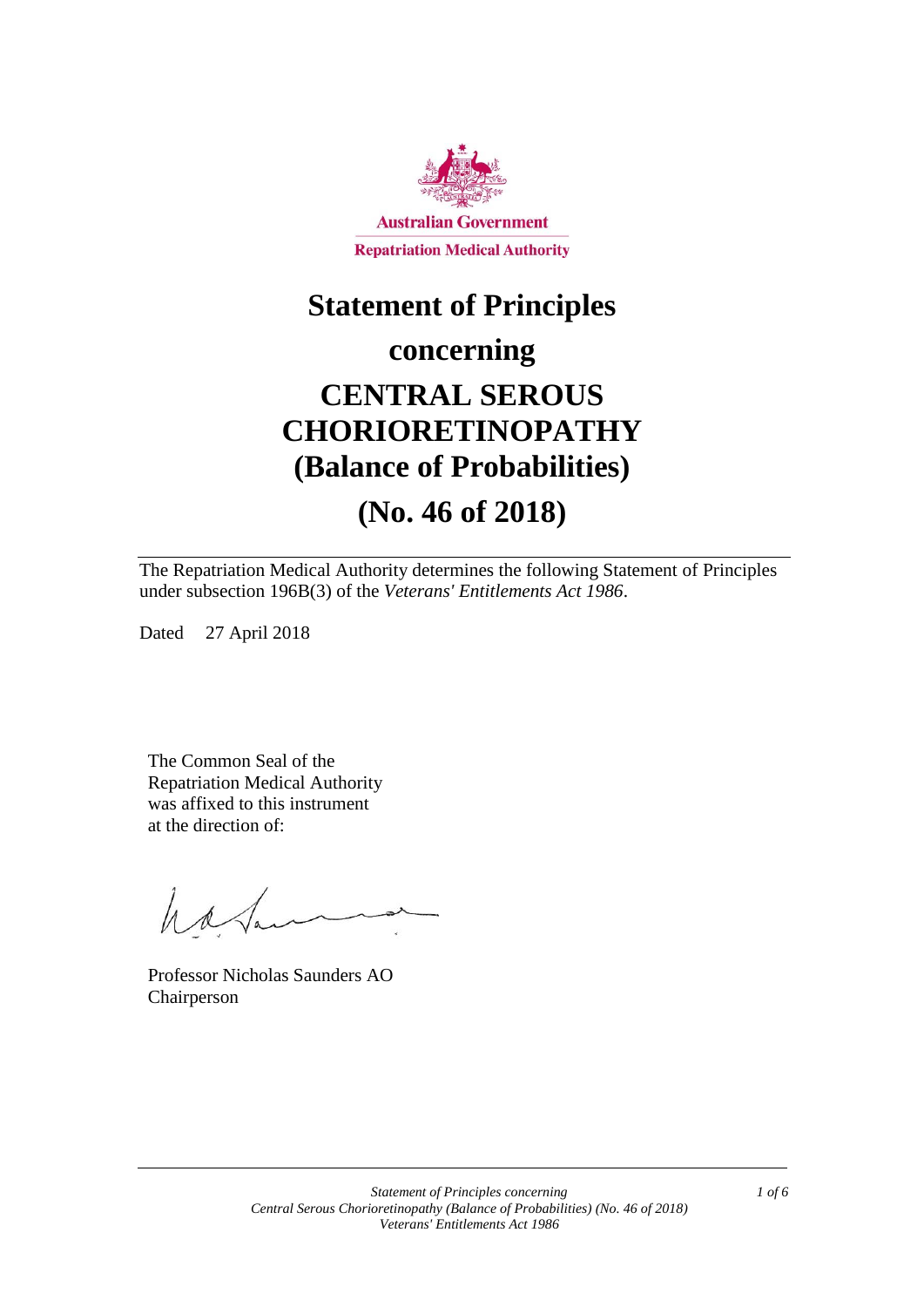### Contents

| $\mathfrak{D}$ |                                                                                  |  |
|----------------|----------------------------------------------------------------------------------|--|
| 3              |                                                                                  |  |
| 4              |                                                                                  |  |
| 5              |                                                                                  |  |
| 6              | Kind of injury, disease or death to which this Statement of Principles relates 3 |  |
| 7              |                                                                                  |  |
| 8              |                                                                                  |  |
| 9              |                                                                                  |  |
| 10             | Factors referring to an injury or disease covered by another Statement of        |  |
|                |                                                                                  |  |
| 1              |                                                                                  |  |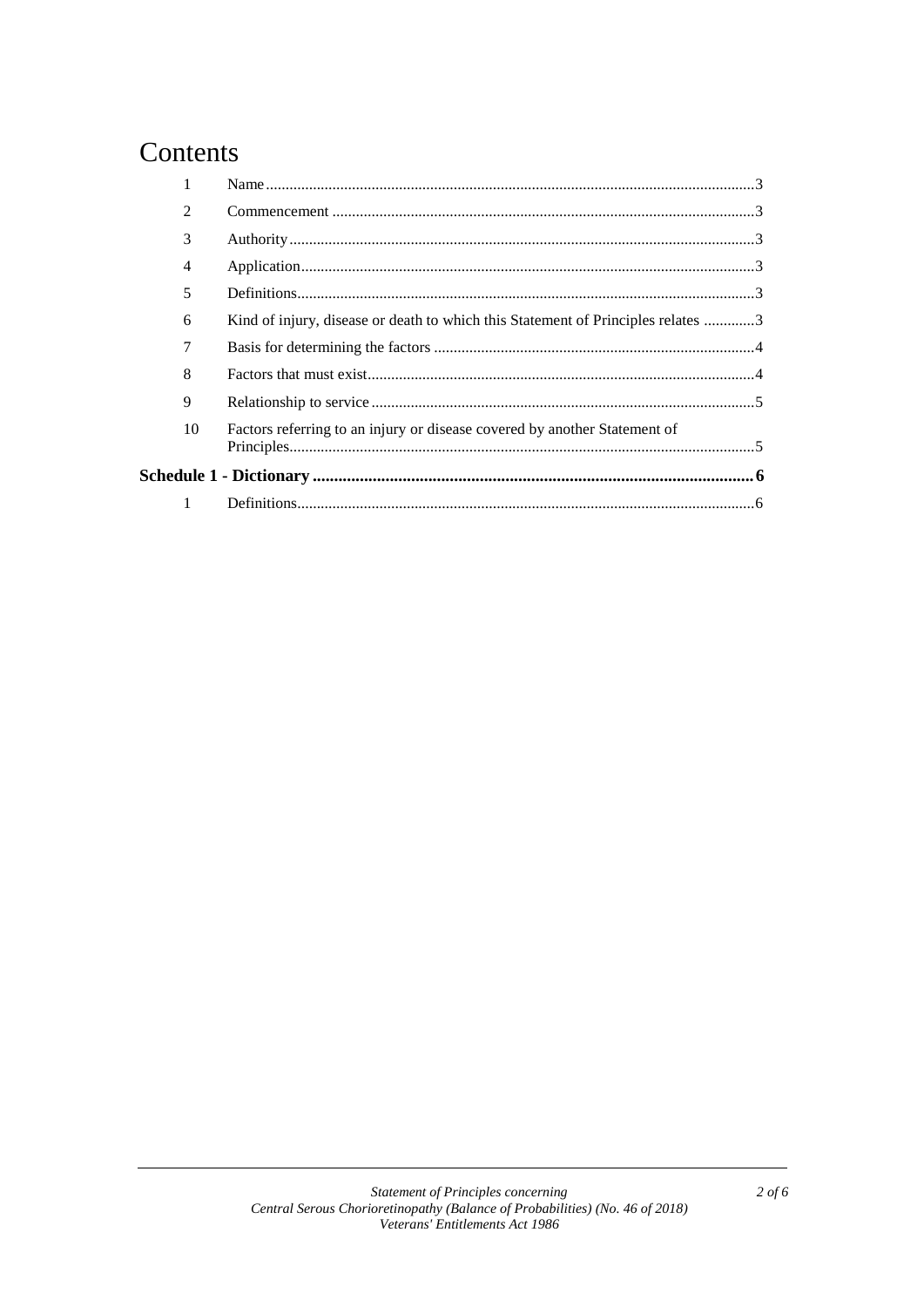#### **1 Name**

This is the Statement of Principles concerning *central serous chorioretinopathy (Balance of Probabilities)* (No. 46 of 2018).

#### **2 Commencement**

This instrument commences on 28 May 2018.

#### **3 Authority**

This instrument is made under subsection 196B(3) of the *Veterans' Entitlements Act 1986*.

#### **4 Application**

This instrument applies to a claim to which section 120B of the VEA or section 339 of the *Military Rehabilitation and Compensation Act 2004* applies.

#### **5 Definitions**

The terms defined in the Schedule 1 - Dictionary have the meaning given when used in this instrument.

#### **6 Kind of injury, disease or death to which this Statement of Principles relates**

(1) This Statement of Principles is about central serous chorioretinopathy and death from central serous chorioretinopathy.

#### *Meaning of central serous chorioretinopathy*

- (2) For the purposes of this Statement of Principles, central serous chorioretinopathy:
	- (a) means a serous detachment of the neurosensory retina affecting central vision; and
	- (b) includes acute, recurrent and chronic serous retinal detachment; and
	- (c) excludes retinal detachment due to a retinal tear (rhegmatogenous retinal detachment), and leakage through the retinal pigment epithelium caused by diseases of the choroid, including choroidal neovascularisation, choroidal vasculopathy, choroidal tumours, choroidal metastases and posterior uveitis.
- (3) While central serous chorioretinopathy attracts ICD-10-AM code H35.7, in applying this Statement of Principles the meaning of central serous chorioretinopathy is that given in subsection (2).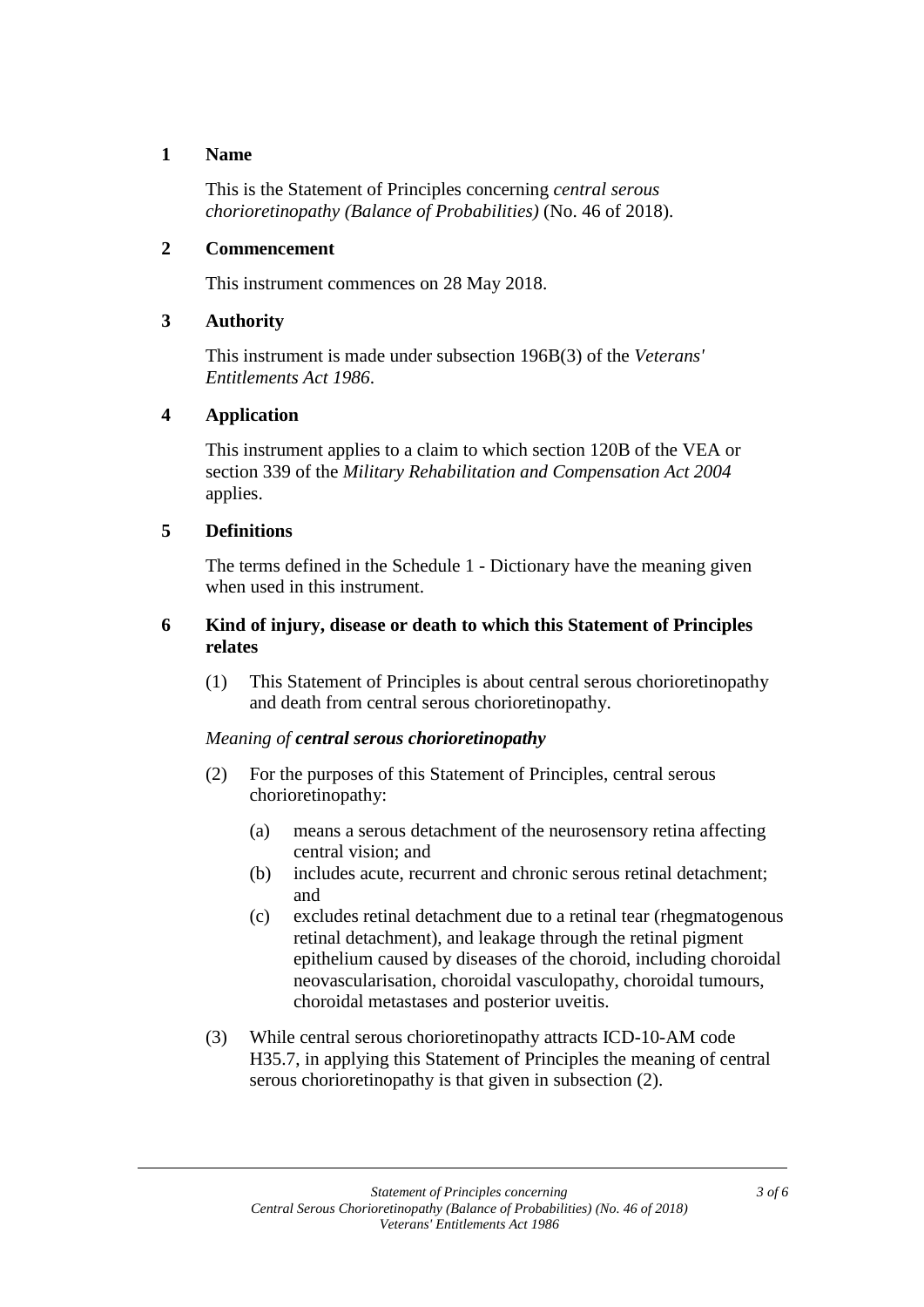(4) For subsection (3), a reference to an ICD-10-AM code is a reference to the code assigned to a particular kind of injury or disease in *The International Statistical Classification of Diseases and Related Health Problems, Tenth Revision, Australian Modification* (ICD-10-AM), Tenth Edition, effective date of 1 July 2017, copyrighted by the Independent Hospital Pricing Authority, ISBN 978-1-76007-296-4.

#### *Death from central serous chorioretinopathy*

(5) For the purposes of this Statement of Principles, central serous chorioretinopathy, in relation to a person, includes death from a terminal event or condition that was contributed to by the person's central serous chorioretinopathy.

Note: *terminal event* is defined in the Schedule 1 – Dictionary.

#### **7 Basis for determining the factors**

On the sound medical-scientific evidence available, the Repatriation Medical Authority is of the view that it is more probable than not that central serous chorioretinopathy and death from central serous chorioretinopathy can be related to relevant service rendered by veterans or members of the Forces under the VEA, or members under the MRCA.

Note: *MRCA*, *relevant service* and *VEA* are defined in the Schedule 1 – Dictionary.

#### **8 Factors that must exist**

At least one of the following factors must exist before it can be said that, on the balance of probabilities, central serous chorioretinopathy or death from central serous chorioretinopathy is connected with the circumstances of a person's relevant service:

- (1) being treated with a corticosteroid, other than an inhaled corticosteroid, within the 30 days before the clinical onset of central serous chorioretinopathy;
- (2) taking a drug or a drug from a class of drugs from the specified list of drugs at the time of the clinical onset of central serous chorioretinopathy;

Note: *specified list of drugs* is defined in the Schedule 1 - Dictionary.

- (3) having Cushing syndrome in the one year before the clinical onset of central serous chorioretinopathy;
- (4) being in the second or third trimester of pregnancy at the time of the clinical onset of central serous chorioretinopathy;
- (5) having chronic renal failure at the time of the clinical onset of central serous chorioretinopathy;

Note: *chronic renal failure* is defined in the Schedule 1 - Dictionary.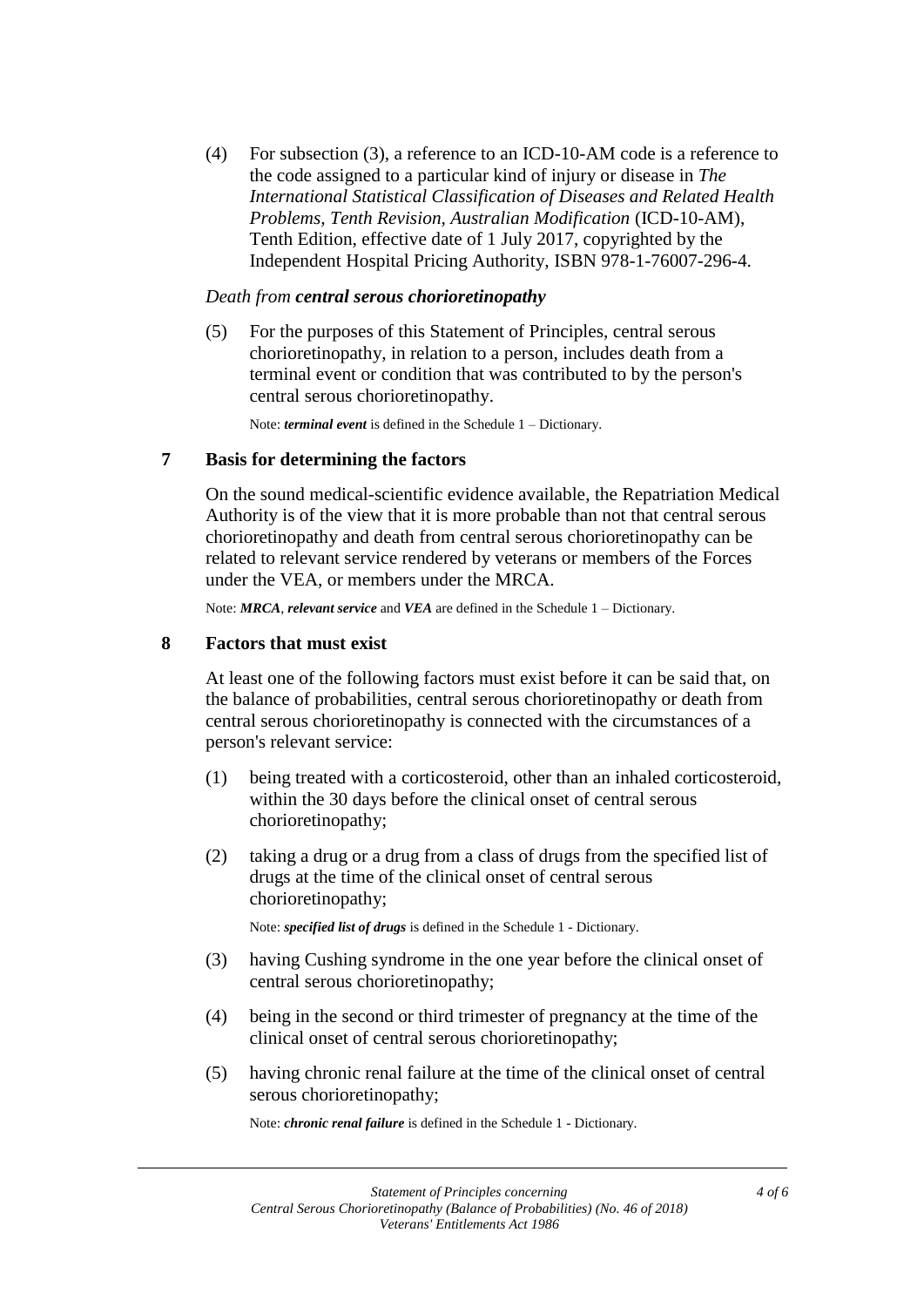- (6) being treated with a corticosteroid, other than an inhaled corticosteroid, within the 30 days before the clinical worsening of central serous chorioretinopathy;
- (7) taking a drug or a drug from a class of drugs from the specified list of drugs at the time of the clinical worsening of central serous chorioretinopathy;

Note: *specified list of drugs* is defined in the Schedule 1 - Dictionary.

- (8) having Cushing syndrome in the one year before the clinical worsening of central serous chorioretinopathy;
- (9) being in the second or third trimester of pregnancy at the time of the clinical worsening of central serous chorioretinopathy;
- (10) having chronic renal failure at the time of the clinical worsening of central serous chorioretinopathy;

Note: *chronic renal failure* is defined in the Schedule 1 - Dictionary.

(11) inability to obtain appropriate clinical management for central serous chorioretinopathy.

#### **9 Relationship to service**

- (1) The existence in a person of any factor referred to in section 8, must be related to the relevant service rendered by the person.
- (2) The factors set out in subsections  $8(6)$  to  $8(11)$  apply only to material contribution to, or aggravation of, central serous chorioretinopathy where the person's central serous chorioretinopathy was suffered or contracted before or during (but did not arise out of) the person's relevant service.

#### **10 Factors referring to an injury or disease covered by another Statement of Principles**

In this Statement of Principles:

- (1) if a factor referred to in section 8 applies in relation to a person; and
- (2) that factor refers to an injury or disease in respect of which a Statement of Principles has been determined under subsection 196B(3) of the VEA;

then the factors in that Statement of Principles apply in accordance with the terms of that Statement of Principles as in force from time to time.